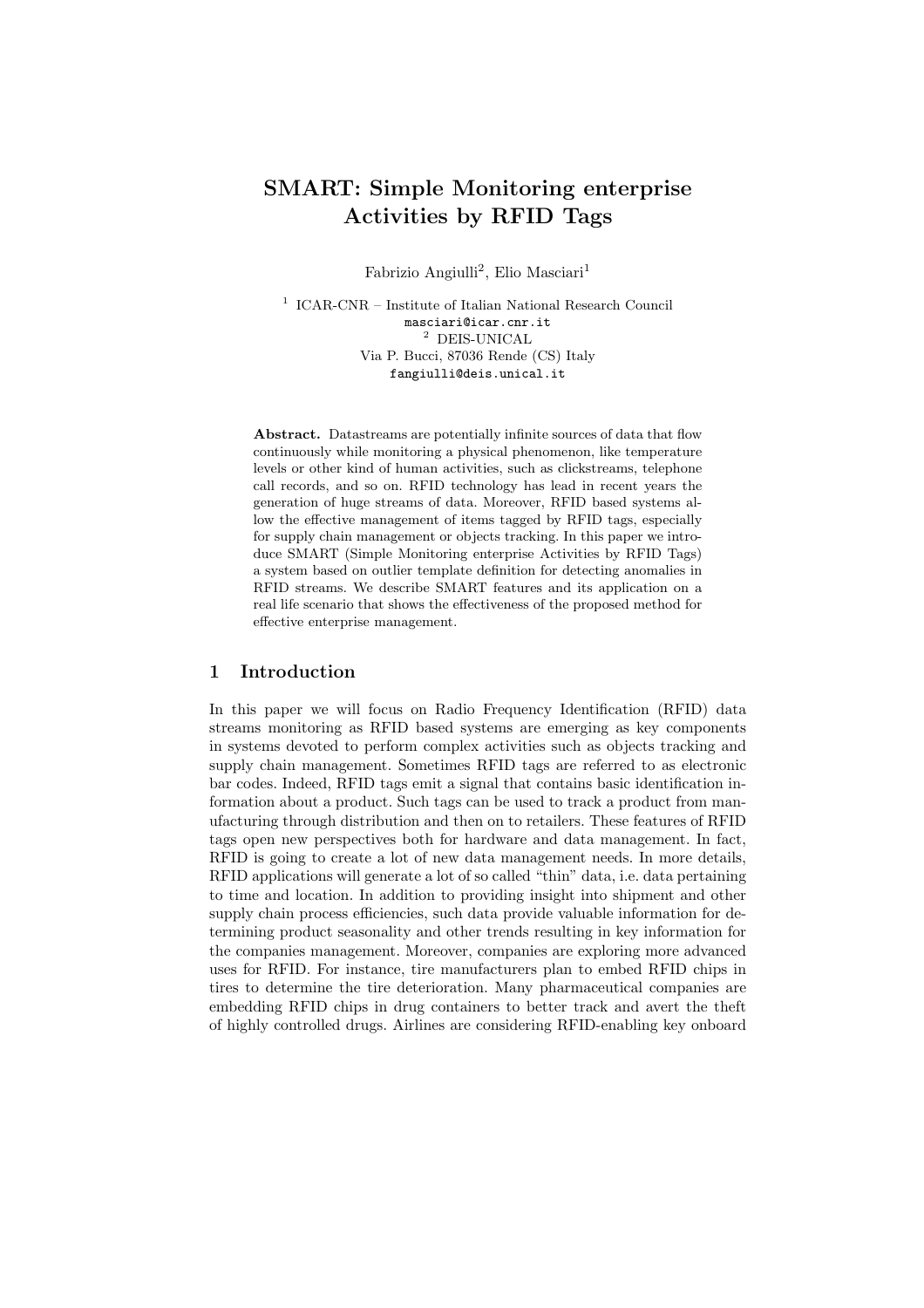parts and supplies to optimize aircraft maintenance and airport gate preparation turnaround time.

Such a wide variety of systems for monitoring data streams could benefit of the definition of a suitable technique for detecting anomalies in the data flows being analyzed. As a motivating example you may think about a company that would like to monitor the mean time its goods stay on the aisles. Items are tagged by RFID tags so the reader continuously produces a readings that report the electronic product code of the item being scanned, its location and timestamp, this information can be used, as an example, for signaling that the item lays too much on the shelf since it is repeatedly scanned in the same position. It could be the case that the package is damaged and consequently customers tend to avoid the purchase. If an item exhibits such a feature it deserves further investigation. Such a problem is relevant to a so huge number of application scenario that it is impossible to define an absolute notion of anomalies (in the follow we refer to anomalies as outliers). In this paper we propose a framework for dealing with the outlier detection problem in massive datastreams generated in a network environment for objects tracking and management. The main idea is to provide users a simple but rather powerful framework for defining the notion of outlier for almost all the application scenarios at an higher level of abstraction, separating the specification of data being investigated from the specific outlier characterization.

#### 2 Preliminaries

An RFID system consists of three components: the tag, the reader and the application which uses RFID data. Tags consist of an antenna and a silicon chip encapsulated in glass or plastic. RFID readers or receivers are composed of a radio frequency module, a control unit and an antenna to query electronic tags via radio frequency (RF) communication. They also include an interface that communicates with an application (e.g., the check-out counter in a store). Readers can be hand-held or mounted in specific locations in order to ensure they are able to read the tags as they pass through a query zone that is the area within which a reader can read the tag. The query zone are the locations that must be monitored for application purposes. In order to explain the typical features of an RFID application we consider the typical supply chain scenario.

The chain from the farm to the customer has many stages. At each stage goods are typically delivered to the next stage, but in some case a stage can be missing. The following three cases may occur: 1) the goods lifecycle begin at a given point (i.e. production stages, goods are tagged there and then move through the chain) and thus the reader in the zone register only departures of goods, we refer to this reader as *source reader*; 2) goods are scanned by the reader both when they arrive and they leave the aisle, in this case we refer to these reader as *intermediate reader*; 3) goods are scanned and the tag is killed, we refer to these readers as destination reader.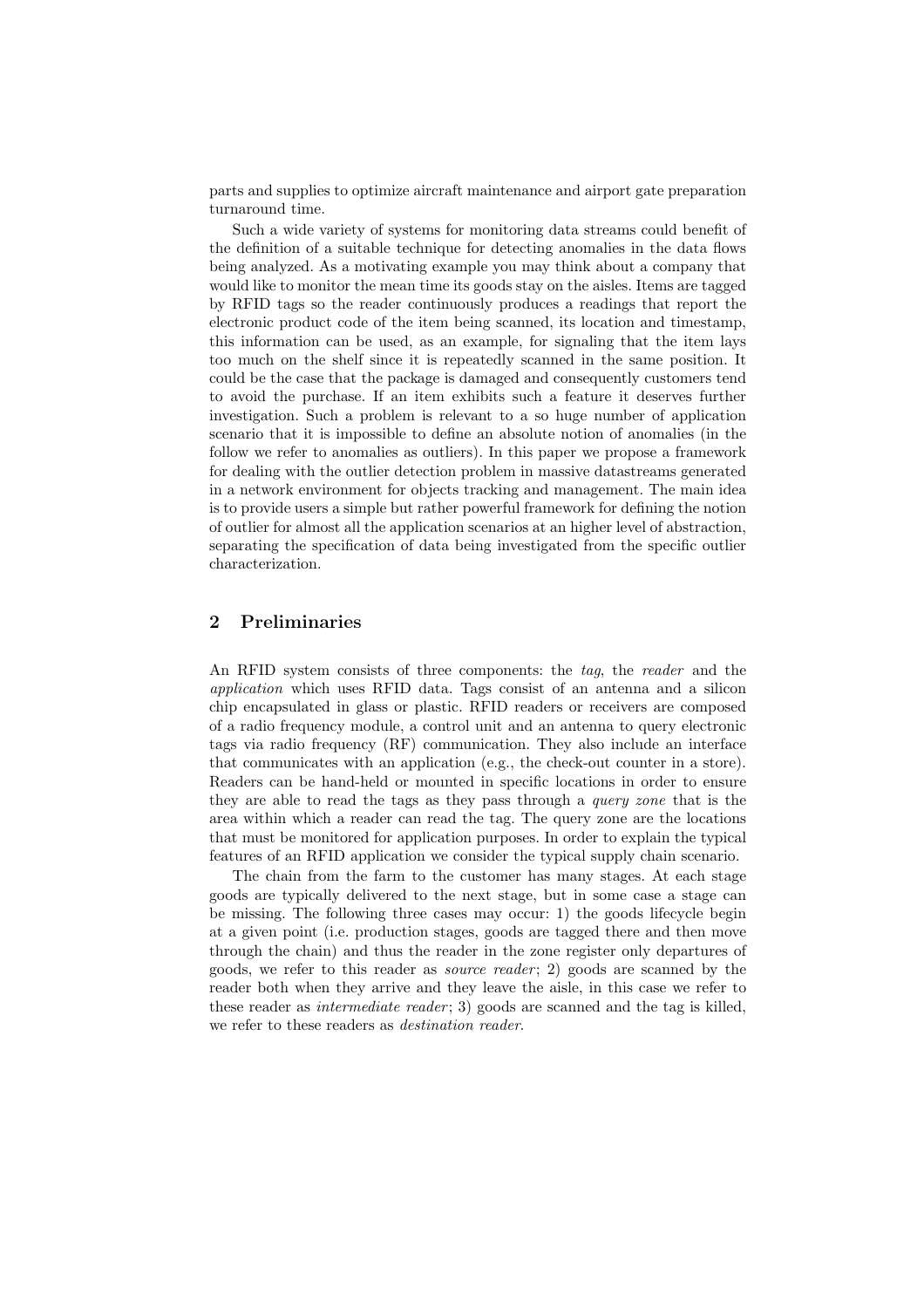A RFID stream is (basically) composed of an ordered set of n sources (i.e., tag readers) located at different positions, denoted by  $\{r_1, \ldots, r_n\}$  producing n independent streams of data, representing tag readings. Each RFID stream can be basically viewed as a sequence of triplets  $\langle id_r, epc, \tau_s \rangle$ , where: 1)  $id_r \in \{1, ..., n\}$ is the tag reader identifier (observe that it implicitly carries information about the spatial location of the reader)  $; 2)$  epc is the product code read by the source identified by  $id_r$  and  $3\tau_s$  is a *timestamp*, i.e., a value that indicates the time when the reading *epc* was produced by the source  $id_r$ .

An outlier is an observation that markedly differs from other observations as to lead to the suspect that it was generated by a different mechanism [4]. There exist several approaches to the identification of outliers, namely, statistical-based [2], distance-based [3], density-based [5] and MDEF-based [6]. The problem has been tackled from different viewpoint and in different scenarios such as static dataset, dynamic dataset and very large dataset<sup>[1]</sup>. In our application scenario we deal with massive datastreams that can be viewed as kind of a very large dynamic dataset. Based on the notion of RFID stream introduce so far, it is easy to see that each RFID reading generated by an RFID tag could be an outlier either because 1) the (product) features (obtained by the epc such as price, weight, height and so on) greatly differs from the others readings or 2) the latency time that the tagged item spent in a given location deviates significantly from an expected value.

In our system we will assume either distance based outlier function or statistical based outlier function to catch both source of anomaly and since we are interested in the problem formalization, we disregard here the actual outlier function implementation. More formally, given a set of objects  $S$ , a positive integer k, and a positive real number R. An object  $o \in S$  is a  $DB(k, R)$ - outlier, or a distance-based outlier with respect to parameters  $k$  and  $R$ , if less than  $k$  objects in S lie within distance R from  $\alpha$ . This kind of function will be exploited when searching for outliers based on their product features. To deal with deviation on time features we resort to statistical based outlier function. We point out that a formal analysis of the possible outlier detection methods is out of the scope of this paper, we mentioned here the main approaches used in literature since in our system implementation we allow any stream oriented implementation of outlier function to be used. The latter observation guarantees a high flexibility in our system for dealing with every possible application scenarios.

### 3 Statement of the Problem

In our model, epc is the identifier associated with a single unit being scanned (this may be a pallet or a single item, depending on the level of granularity chosen for tagging the goods being monitored).

This basic schema is simple enough to be used as a basic schema for a data stream environment, anyway since more information are needed about the outlier being detected we can access additional information by using some auxiliary tables maintained at a *M aster* site as shown in figure 2. More in detail, the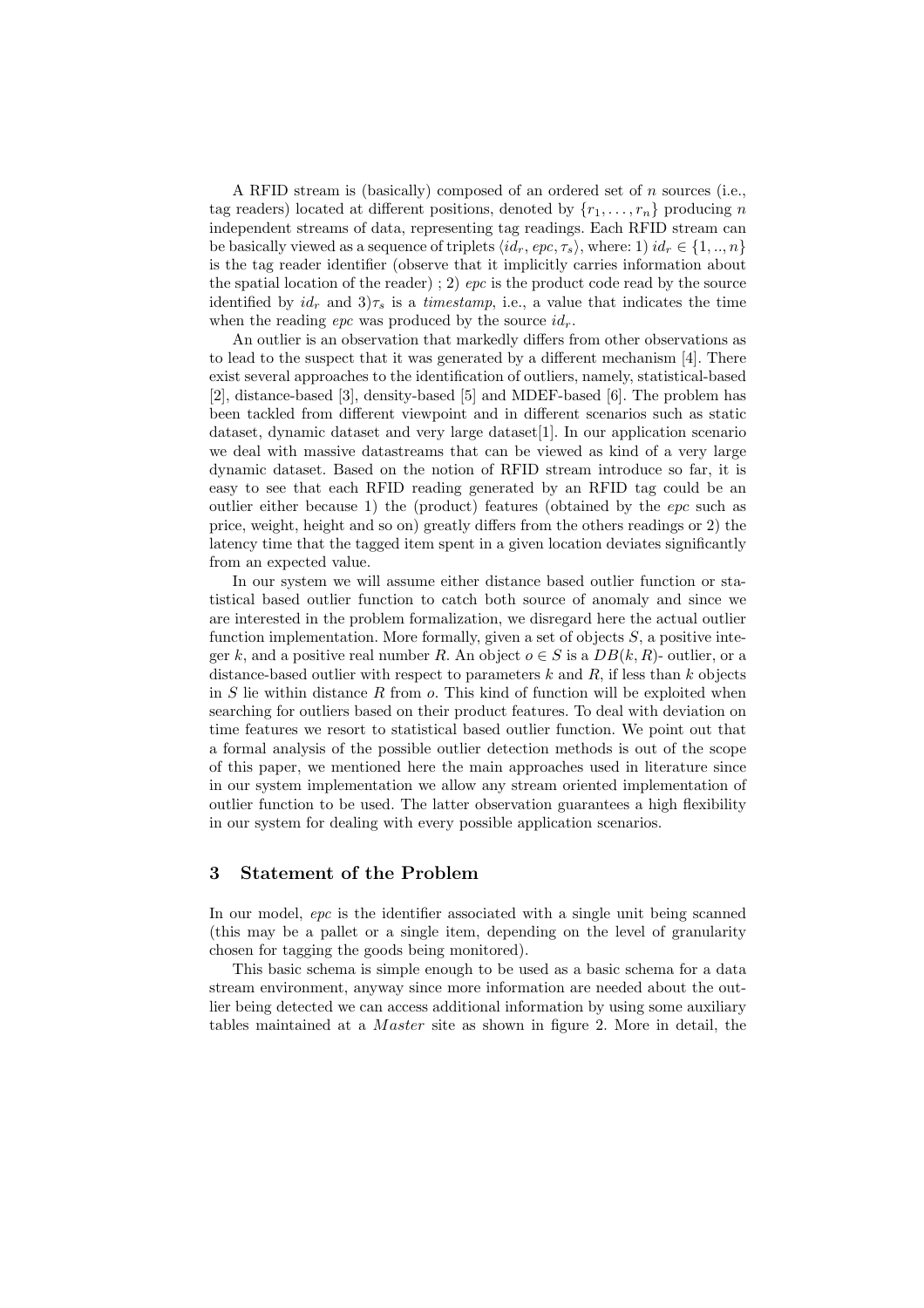Master maintains an intermediate local warehouse of RFID data that stores information about items, items' movements, product categories and locations and is exploited to provide details about RFID data upon user requests. The information about items' movements are stored in the relation ItemMovement and the information about product categories and locations are stored in the relations Product and Locations, respectively. These relations represents, respectively, the Product and the Location hierarchy. Relation EPCProducts maintains the association between epcs and product category, that is, every epc is associated to a tuple at the most specific level of the Product hierarchy. Finally, RFID readers constitute the most specific level of the Location hierarchy.

ItemMovements contains tuples of the form  $\langle epc, DL \rangle$ , where epc has the usual meaning, and  $DL$  is string built as follows: each time an epc is read for the first time at a node  $N_i$  a trigger fires and  $DL$  is updated appending the node identifier.

In the following we define a framework for integrating DSMS technologies and outlier detection framework in order to effectively manage outliers in RFID datastreams. In particular we will exploit the following features: a) The definition of a template for specifying outlier queries on datastreams that could be implemented on top of a DSMS by mapping the template in a suitable set of continuous queries expressed in a continuous query language language ESLlike<sup>[7]</sup>; b) The template need to be powerful enough to model all the interesting surveillance scenarios. In this respect, it should allow the definition of four components, namely: 1) the kind of objects  $(O)$  to be monitored (e.g. RFID data concerning dairy products), 2) the reference population  $P$  (due to the infinite nature of datastream) depending on the application context (e.g. a subset of the items belonging to dairy products category), 3) the attributes  $(A)$  of the population used for signing out anomalies (e.g. time spent at a given location), 4) the outlier definition by means of a suitable function  $\mathcal{F}(P, A, O) \rightarrow \{0, 1\}$ (e.g. deviation from the average time spent at a given location by an item);  $c$ ) A mapping function that for a given template and DSMS schema, resolve the template in a set of outlier continuous queries to be issued on the datastream being monitored.

The basic intuition behind the template definition is that we want to run an aggregate function that is raises by the Master (that is a central node collecting the queries and the aggregate statistics along with the sample populations) and then instantiated on a subset of nodes in the network. An incoming stream is processed at each *node* where the template is activated by the *Master* that issue the request for monitoring the stream. Once a possible outlier is detected, it is signaled to the *Master*. The master maintains management information about the network and some additional information about the items using two auxiliary tables OutlierMovement and NewTrend. In the OutlierMovement table it stores information about the outlying objects, in particular it stores their identifiers and the paths traveled so far as explained above for ItemMovements. The NewTrend table stores information about objects that are not outliers but instead they represent a new phenomenon in the data. It contains tuples of the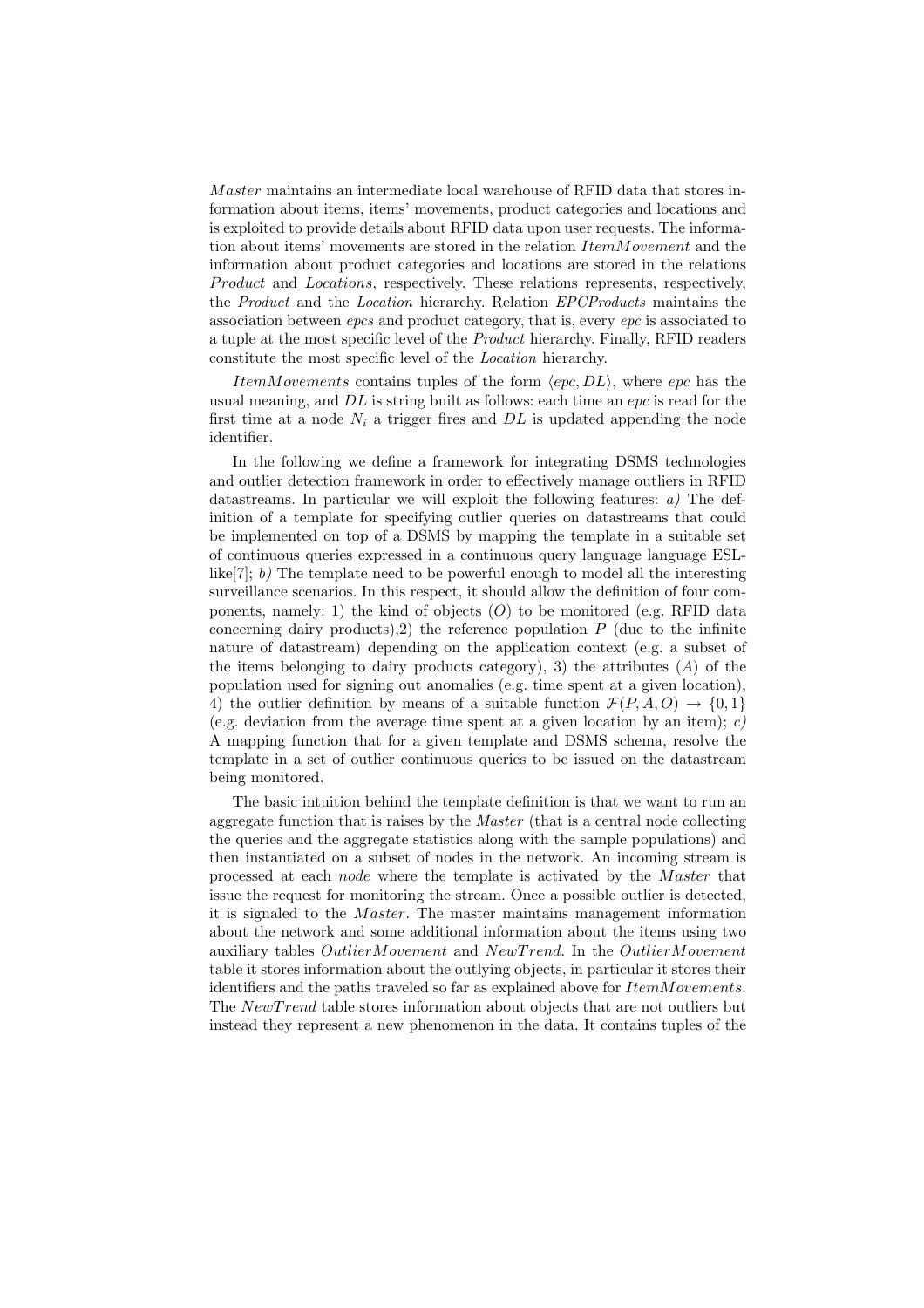form  $\langle epc, N, \tau_a, \tau_l \rangle$ , where N is a node,  $\tau_a$  and  $\tau_l$  are, respectively, the arrival time and the time interval spent at node  $N$  by the *epc*. The latter table is really important since it is intended to deal with the concept drift that could affect the data. Indeed, when items are marked as unusual but they are not an anomalies as in the case of varied selling rates they are recorded for later use in outlier definition. In particular, once the new trend has been consolidated, new statistics for the node where the objects appeared will be computed at M aster level and then forwarded to the pertaining node in order to update the parameters of its population.

As mentioned above candidate outliers are signaled at node level but they are managed by the master. More in detail, as a possible outlier is signaled by a given node the master stores it in the OutlierMovement table along with its path if it is recognized as an anomaly or in the  $NewTrend$  table if a signaled item could represent the symptom of a new trend in data. To summarize, given a signaled object  $o$  two cases may occur: 1)  $o$  is an outlier and then it is stored in the *Outlier* table; 2)  $\sigma$  represent a new trend in data distribution and then it should not be considered an outlier and we store it in the  $NewTrend$  table. To better understand such a problem we define three possible scenarios on a toy example.

Example 1. Consider a container (whose  $epc$  is  $p_1$ ) containing dangerous material that has to be delivered through check points  $c_1, c_2, c_3$  in the given order and consider the following sequence of readings:  $Seq_A = \{(p_1, c_1, 1), (p_1, c_1, 2), (p_1, c_2, 3),\}$  $(p_1, c_2, 4), (p_1, c_2, 5), (p_1, c_2, 6), (p_1, c_2, 7), (p_1, c_2, 8), (p_1, c_2, 9), (p_1, c_2, 10),$ 

 $(p_1, c_2, 11), (p_1, c_2, 12)$ . Sequence A correspond to the case in which the pallet tag is read repeatedly at the check point  $c_2$ . This sequence may occur because: i) the pallet (or the content) is damaged so it can no more be shipped until some recovery operation has been performed, *ii*) the shipment has been delayed. Depending on which one is the correct interpretation different recovery action need to be performed. To take into account this problem in our prototype implementation we maintain appropriate statistics on latency time at each node for signaling the possible outlier. Once the object has been forwarded to the master a second check is performed in order to store it either in OutlierMovement or in NewT rend table. In particular, it could happen that due to new shipping policy additional checks have to be performed on dangerous material, obviously this will cause a delay in shipping operations, thus the tuple has to be stored in the NewTrend table.

Consider now a different sequence of readings:  $Seq_B = \{(p_1, c_1, 1), (p_1, c_1, 2),\}$  $(p_1, c_1, 3), (p_1, c_1, 4), (p_1, c_3, 5), (p_1, c_3, 6), (p_1, c_3, 7), (p_1, c_3, 8), (p_1, c_3, 9), (p_1, c_3, 10),$  $(p_1, c_3, 11), (p_1, c_3, 12)$ . Sequence B correspond to a more interesting scenario, in particular it is the case that the pallet tag is read at check point  $c_1$ , is not read at check point  $c_2$  but is read at checkpoint  $c_3$ . Again two main explanation could be considered:  $i)$  the original routing has been changed for shipment improvement,  $ii)$  someone changed the route for fraudulent reason (e.g. in order to steal the content or to modify it). In this case suppose that the shipping plan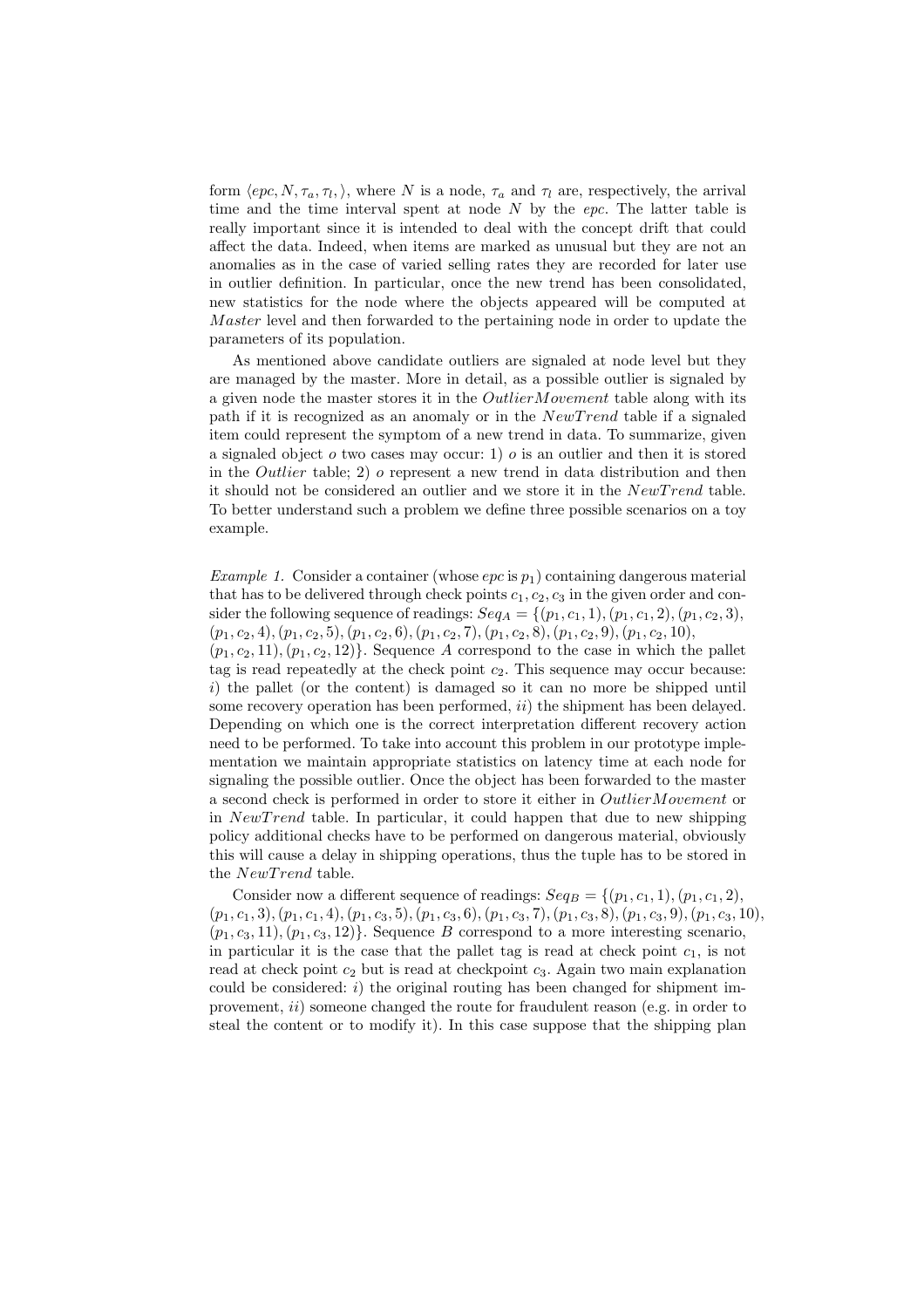has not been changed, this means that we are dealing with an outlier then we store it in the *OutlierMovement* table along with its path.

Finally, consider the following sequence of readings regarding products  $p_1, p_2, p_3$ that are frozen foods, and product  $p_4$  that is perishables, all readings generated at a freezer warehouse c:  $Seq_C = \{(p_1, c, 1), (p_2, c, 2), (p_3, c, 3), (p_4, c, 4), (p_1, c, 5),\}$  $(p_2, c, 6), (p_3, c, 7), (p_4, c, 8), (p_1, c, 9), (p_2, c, 10), (p_3, c, 11), (p_4, c, 12)\}.$  Obviously,  $p_4$  is an outlier for that node of the supply chain and this can be easily recognized using a distance based outlier function since its expiry date greatly deviates from the expiry dates of other goods.

The Template in a short In this section we will describe the functionalities and syntax of the *Template* introduced so far. A *Template* is an aggregate function that takes as input a stream. Since the physical stream could contain several attributes as explained in previous sections we allow selection and projection operation on the physical stream. As will be clear in next section we will use a syntax similar to  $ESL$  with some specific additional features pertaining to our application scenario. This filtering step is intended for feeding the reference population  $P$ . In particular, as an object is selected at a given node it is included in the reference population for that node using an *Initialize* operation, it persists in the reference population as a Remove operation is invoked (it can be seen as an Initialize operation on the tuples exiting the node being monitored).

We recall that a RFID tagged object is scanned multiple times at a given node N so when the reader no more detects the RFID tag no reading is generated. First time an object is read a *Validate* trigger fires and send the information to the *M* aster that eventually updates the  $ItemMorem$  table. In response to a Validate trigger the Master performs a check on the item path, in particular it checks if shipping constraints are so far met. In particular, it checks the incoming reading for testing if the actual path so far traveled by current item is correct. This check can be performed by the following operations: 1) selection of the path for that kind of item stored in *ItemMovement*, 2) add the current node to the path, 3) check the actual path stored in an auxiliary table DeliveryPlans storing all the delivery plans (we refer to this check as  $DELIVERY$   $CHECK$ ). This step is crucial for signaling path anomalies since as explained in our toy examples that source of anomaly arise at this stage. If the item is not validated the Master stores the item information in order to solve the conflict, in particular it could be the case that delivery plans are changing (we refer to this check as NEW PATH CHECK) so information is stored in  $NewTrend$  table for future analysis , otherwise it is stored in the OutlierMovement table. To better understand this behavior consider the  $Seq_B$  in example 1. When the item is first time detected at node  $c_3$  the Validate trigger fires, the path so far traveled for that object is retrieved obtaining  $path = c_1$ , the current node is added thus updating  $path =$  $c_1.c_3$  but when checked against the actual path stored in DeliveryPlans and anomaly is signaled since it was supposed to be  $c_1.c_2.c_3$ . In this case the item is stored in the *OutlierMovement* table and the *Master* signal for a recovery action. It works analogously for  $Seq<sub>A</sub>$  as explained in example 1.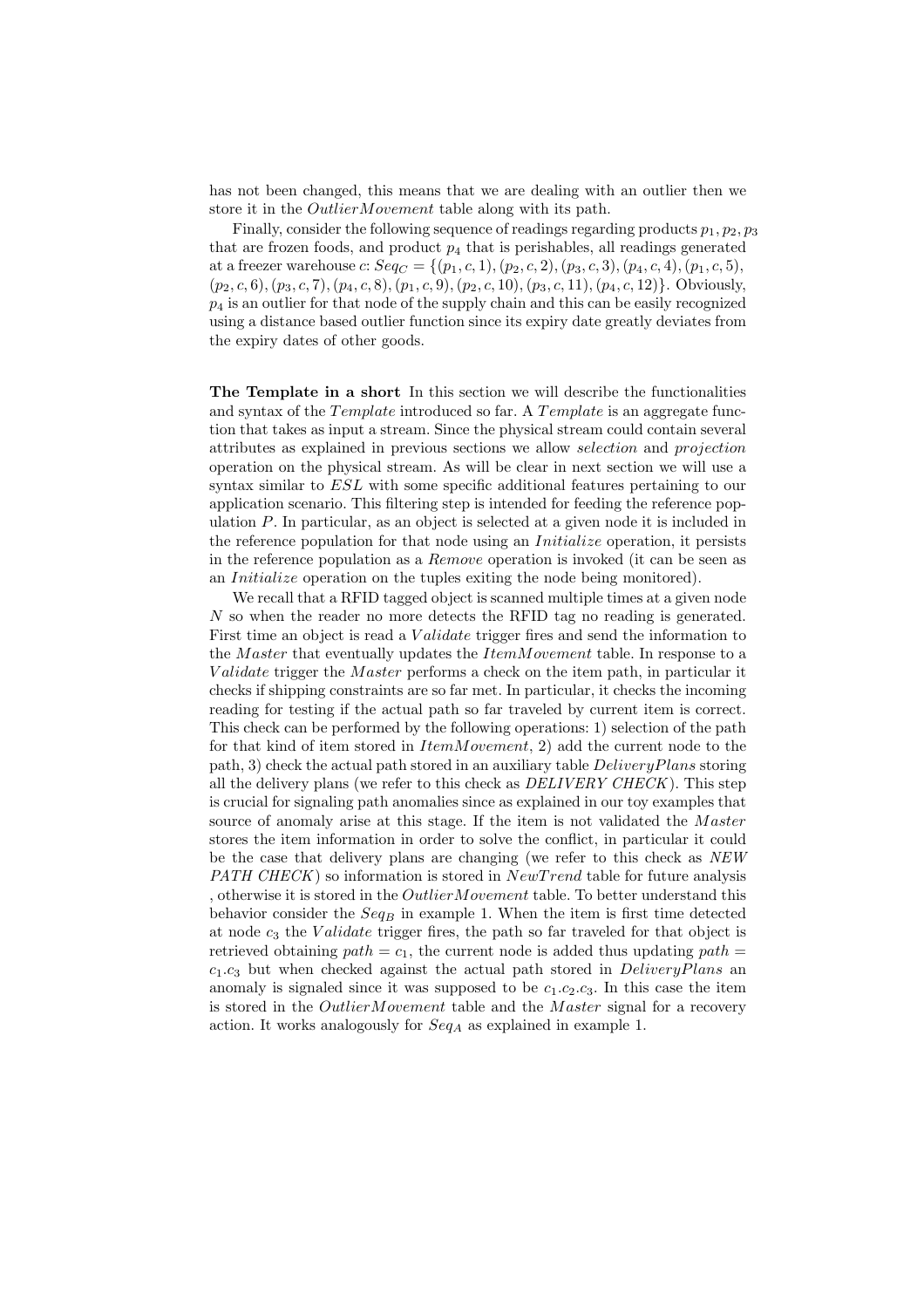When an *epc* has been validated it is added to the reference population for that node  $(P_N)$  then it stays at the node and is continuously scanned. It may happen that during its stay at a given node an epc could not be read due to temporary field problem, we should distinguish this malfunction from the "normal" behavior that arise when an item is moved for shipping or (in case of destination nodes) because it has been sold. To deal with this feature we provide a trigger Forget that fires when an object is not read for a (context depending) number of reading cycles (we refer in the following as TIMESTAMP CHECK. We point out that this operation is not lossy since we recall that at each node we maintain (updated) statistics on items. When  $Forget$  runs, it removes the "old" item from the actual population and update the node statistics. Node statistics (we refer hereafter to them as  $model_M$  where N is the node they refer to) we take into account for outlier detection are: number of items grouped by product category (count), average time spent at the node by items belonging to a given category  $(m)$ , variance for items  $(v)$  belonging to a given category, maximum time spent at the current node by items belonging to a given category  $(max<sub>t</sub>)$ , minimum time spent at the current node by items belonging to a given category  $(min_t)$ . By means of the reference population  $P_N$  and the node statistics model<sub>N</sub> the chosen outlier function checks for anomalies. In particular, we can search for two kind of anomalies: 1) item based anomalies, i.e. anomaly regarding the item features, in this case we will run a distance-based outlier detection function; 2) time based anomalies, i.e. anomaly regarding arrival time or latency time, in this case we will run a statistical based outlier detection function.

#### 3.1 The RFID- $\mathcal T$  syntax

In this section we formalize the syntax for template definition. For basic stream operation we will refer to  $ESL$ -like syntax<sup>[7]</sup>. We point out that even if in this paper we focus on RFID data and outlier detection task, the framework is rather general and could be exploited in several application domains and for other task such as aggregate queries evaluation.

The first step is to create the stream related to nodes being monitored. Once the streams are created at each node the Template definition has to be provided.

Aggregate function can be any  $SQL$  available function applied on the reference population as shown in Fig. 5, where Return and Next have the same interpretation as in  $SQL$  and  $\langle Type \rangle$  can be any  $SQL$  aggregate function. An empty  $TERMINATE$  clause refer to a non-blocking version of the aggregate.

As the template has been defined it must be instantiated on the nodes being monitored. In particular triggers  $Validate$  and  $Forget$  are activated at each node. As mentioned above they will continuously update the reference population and node and *Master* statistics. The syntax of these triggers is shown in figure 6.

We point out again that *Validate* trigger has the important side-effect of signaling path outliers. We point out that the above presented definition is completely flexible so if the user may need a different outlier definition she simply needs to add its definition as a plug-in in our system.